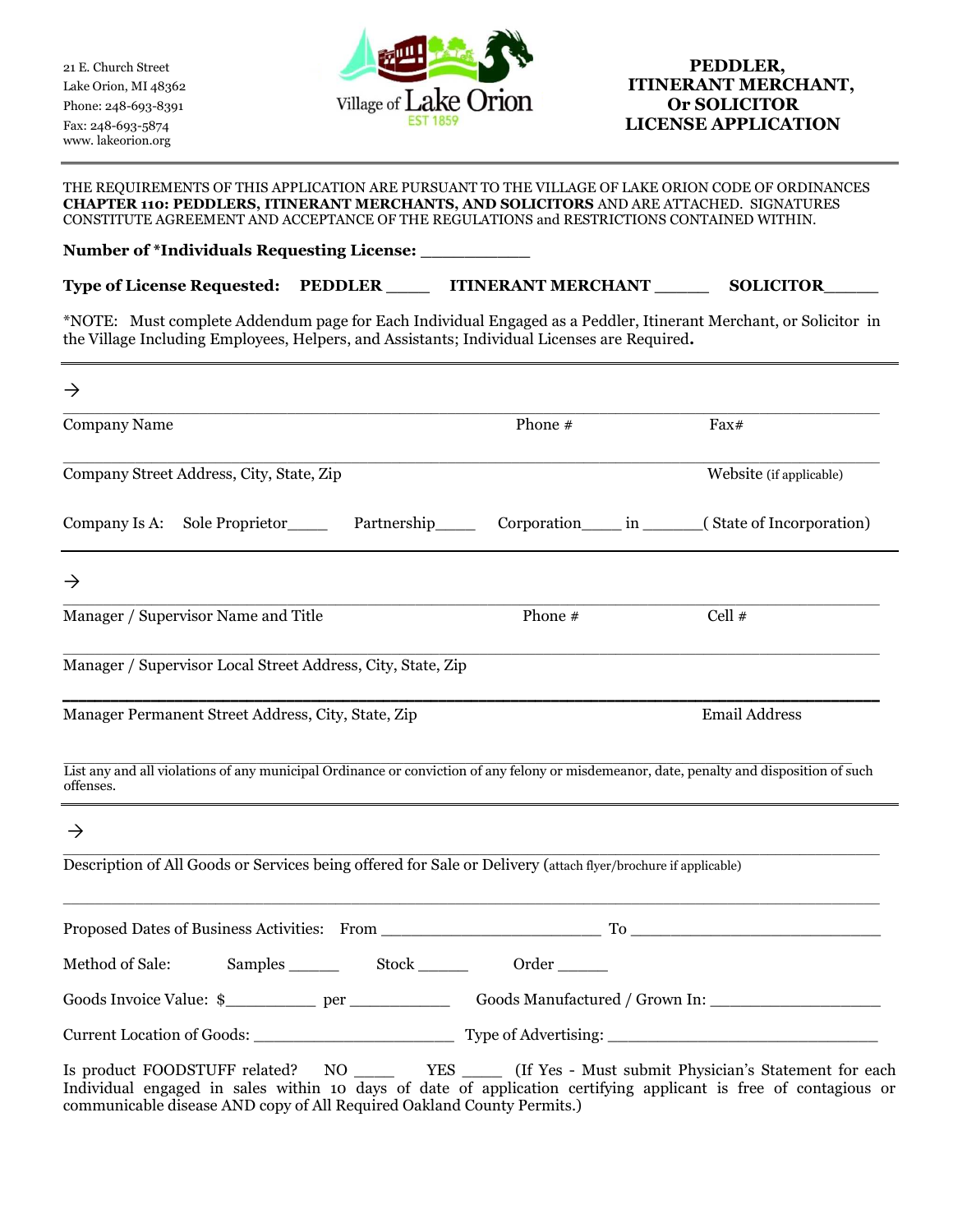www. lakeorion.org



# Lake Orion, MI 48362 **ITINERANT MERCHANT**,

| $\rightarrow$                                                                                                                                         |                                     |                                                                      |                        |      |
|-------------------------------------------------------------------------------------------------------------------------------------------------------|-------------------------------------|----------------------------------------------------------------------|------------------------|------|
| Applicant Name and Title                                                                                                                              | Phone #                             | Cell #                                                               |                        |      |
| Applicant Local Street Address, City, State, Zip                                                                                                      |                                     |                                                                      |                        |      |
| Applicant Permanent Street Address, City, State, Zip                                                                                                  |                                     | Email Address                                                        |                        |      |
| Drivers License No. (attach copy)                                                                                                                     |                                     | Date of Birth                                                        |                        |      |
|                                                                                                                                                       |                                     |                                                                      |                        |      |
| List any and all violations of any municipal Ordinance or conviction of any felony or misdemeanor, date, penalty and disposition of such<br>offenses. |                                     |                                                                      |                        |      |
| APPLICANT ATTACHMENTS:                                                                                                                                |                                     |                                                                      |                        |      |
| Fees Bond Drivers License(s) Physicians Statement Oakland County Permit(s)                                                                            |                                     |                                                                      |                        |      |
| Addendum for each Employee/Helper/Assistant ______                                                                                                    |                                     |                                                                      |                        |      |
| Applicant AND Business Owner(s) / Corporation President Signatures are Required<br>NOTE:                                                              |                                     |                                                                      |                        |      |
| I hereby swear that the above information is true and correct,                                                                                        |                                     |                                                                      |                        |      |
| <b>Signature of Applicant</b>                                                                                                                         | Date<br>(Required for Partnerships) | Signature(s) of ALL Partners                                         |                        | Date |
| <b>Signature of Sole Proprietor</b><br>(Required for a Sole Proprietor Business)                                                                      | Date                                | Signature of President of Corporation<br>(Required for Corporations) |                        | Date |
| <b>OFFICE USE ONLY</b>                                                                                                                                | <b>DO NOT WRITE BELOW</b>           |                                                                      |                        |      |
| <b>Record Check Date</b><br>*Approved                                                                                                                 | Denied                              |                                                                      | Police Chief Signature | Date |
| TYPE OF LICENSE<br>(circle one)<br>PEDDLER                                                                                                            | <b>ITINERANT MERCHANT</b>           |                                                                      | <b>SOLICITOR</b>       |      |
| * License Issue Date<br>* License Expiration Date                                                                                                     |                                     |                                                                      | Clerk Signature        | Date |

\* Approved License Valid 9 a.m. to 9 p.m. Weekdays and Saturdays Only, excluding holidays.

\* No License is Transferable.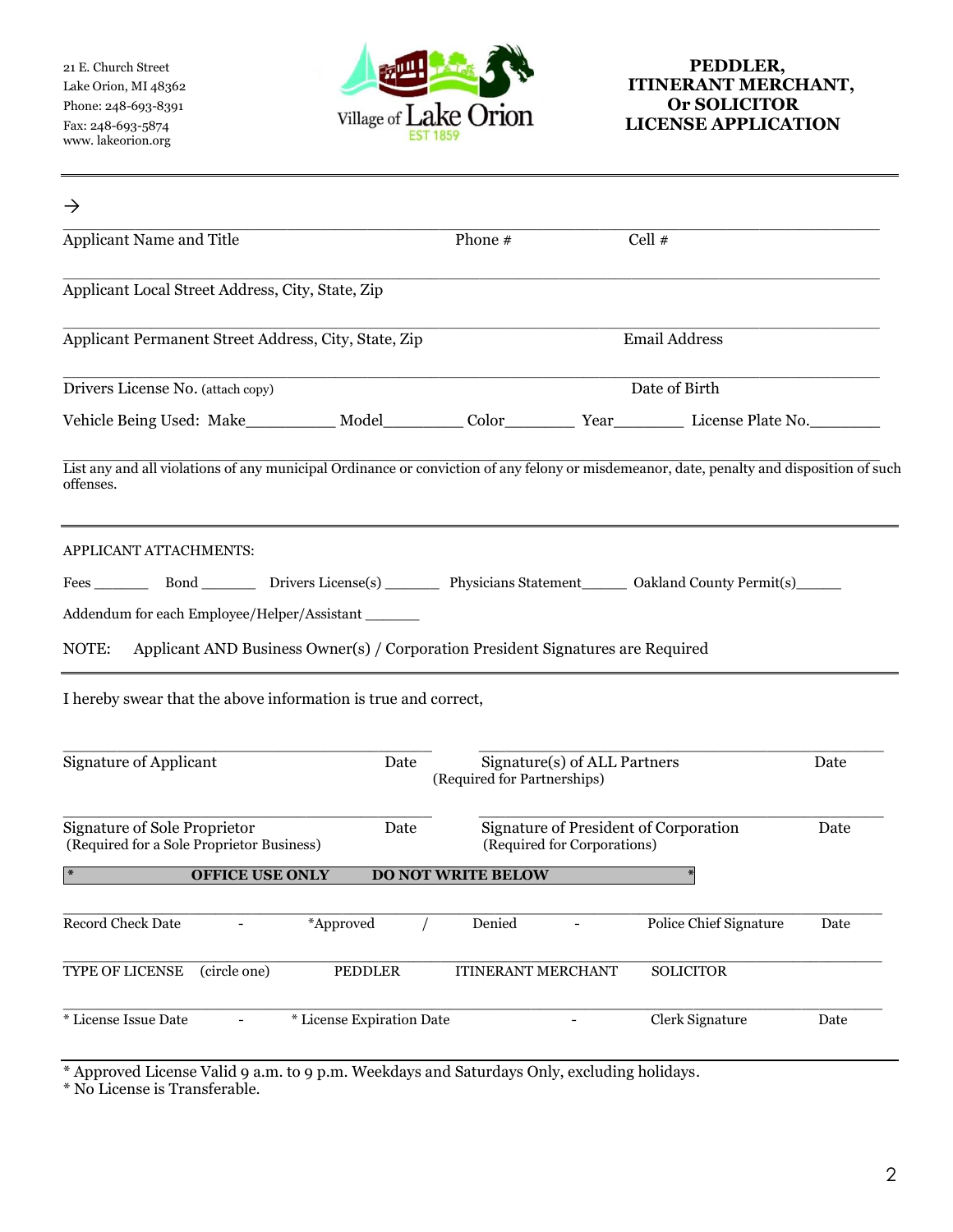## **ADDENDUM PAGE (copy pages as needed for each employee/helper/assistant)**

| $\rightarrow$                                                                                                                                         |                           |                                                           |      |
|-------------------------------------------------------------------------------------------------------------------------------------------------------|---------------------------|-----------------------------------------------------------|------|
| Name of Employee/Helper/Assistant                                                                                                                     | Phone #                   | Cell $#$                                                  |      |
| Local Street Address, City, State, Zip                                                                                                                |                           |                                                           |      |
| Permanent Street Address, City, State, Zip                                                                                                            |                           |                                                           |      |
| Drivers License No. or State ID (attach copy)                                                                                                         |                           | Date of Birth                                             |      |
| Vehicle Being Used: Make___________ Model__________ Color__________ Year____________ License Plate No.________<br>(if applicable)                     |                           |                                                           |      |
| List any and all violations of any municipal Ordinance or conviction of any felony or misdemeanor, date, penalty and disposition of such<br>offenses. |                           |                                                           |      |
| $\ast$<br><b>OFFICE USE ONLY</b>                                                                                                                      | <b>DO NOT WRITE BELOW</b> |                                                           |      |
| <b>Record Check Date</b><br>Approved                                                                                                                  | Denied                    | Police Chief Signature                                    | Date |
| <b>ADDENDUM PAGE</b>                                                                                                                                  |                           | (copy pages as needed for each employee/helper/assistant) |      |
| $\rightarrow$                                                                                                                                         |                           |                                                           |      |
| Name of Employee/Helper/Assistant                                                                                                                     | Phone #                   | Cell #                                                    |      |
| Local Street Address, City, State, Zip                                                                                                                |                           |                                                           |      |
| Permanent Street Address, City, State, Zip                                                                                                            |                           |                                                           |      |
| Drivers License No. or State ID (attach copy)                                                                                                         |                           | Date of Birth                                             |      |
| Vehicle Being Used: Make__________ Model_________ Color__________ Year__________ License Plate No.______<br>(if applicable)                           |                           |                                                           |      |
| List any and all violations of any municipal Ordinance or conviction of any felony or misdemeanor, date, penalty and disposition of such<br>offenses. |                           |                                                           |      |
| <b>OFFICE USE ONLY</b><br>$\ast$                                                                                                                      | <b>DO NOT WRITE BELOW</b> |                                                           |      |
| Record Check Date<br>Approved<br>$\overline{\phantom{a}}$                                                                                             | Denied                    | <b>Police Chief Signature</b><br>$\overline{\phantom{a}}$ | Date |